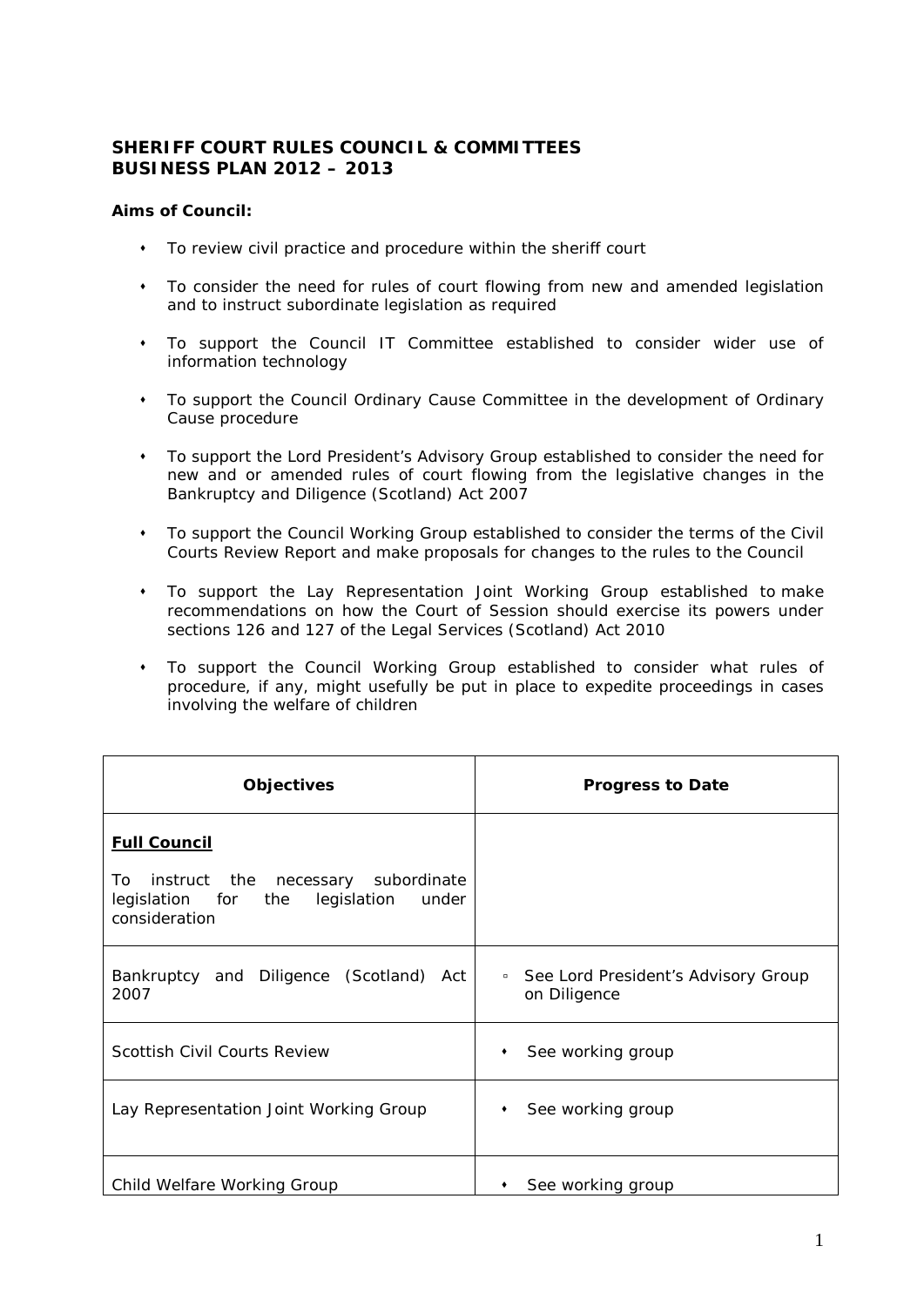| <b>Objectives</b>                                                                                                                                                                                                                                                                                                                                                                                                                                                                                                                                                                                                                                                                                                                                                                                                                         | <b>Progress to Date</b>                                                                                                                                                            |
|-------------------------------------------------------------------------------------------------------------------------------------------------------------------------------------------------------------------------------------------------------------------------------------------------------------------------------------------------------------------------------------------------------------------------------------------------------------------------------------------------------------------------------------------------------------------------------------------------------------------------------------------------------------------------------------------------------------------------------------------------------------------------------------------------------------------------------------------|------------------------------------------------------------------------------------------------------------------------------------------------------------------------------------|
| Act of Sederunt (Sheriff Court<br>Rules)<br>(Miscellaneous Amendments) (No.2)<br>2011<br>included:<br>• New rules on service of sequestration<br>petitions<br><sup>o</sup> Amendments to the ordinary<br>cause/summary cause rules as a<br>consequence of the Damages<br>(Scotland) Act 2011<br>. New ordinary cause rules as a<br>consequence of the Domestic<br>Abuse (Scotland) Act 2011<br><sup>o</sup> A provision which enables the Lord<br>President to determine the<br>remuneration of an assessor appointed<br>by a sheriff                                                                                                                                                                                                                                                                                                     | • Provisions contained in a<br>Miscellaneous Act of Sederunt made on<br>28 June 2011. Certain provisions came<br>into force on 7 July 2011 and other<br>provisions on 20 July 2011 |
| Sederunt<br>(Sheriff<br>of<br>Court<br>Rules)<br>Act<br>(Miscellaneous Amendments) (No.3)<br>2011<br>included:<br>. New /amended ordinary cause rules for<br>actions of division and sale and orders<br>for division and/or sale of property<br>• New ordinary and summary application<br>rules on reporting restrictions under the<br>Contempt of Court Act 1981<br>• Amendments to the ordinary cause<br>personal injuries rules<br>• Amendments to the summary<br>application rules as a consequence of<br>the Administration of Justice (Scotland)<br>Act 1972<br>• New summary application rules as a<br>consequence of the Forced Marriage<br>etc (Protection and Jurisdiction)<br>(Scotland) Act 2011<br>• Amendments to the Child Care and<br>Maintenance Rules 1997 as a<br>consequence of Council Regulation<br>(EC) No. 4/2009 | • Provisions contained in a<br>Miscellaneous Act of Sederunt made on<br>2 November 2011 and which came into<br>force on 28 November 2011                                           |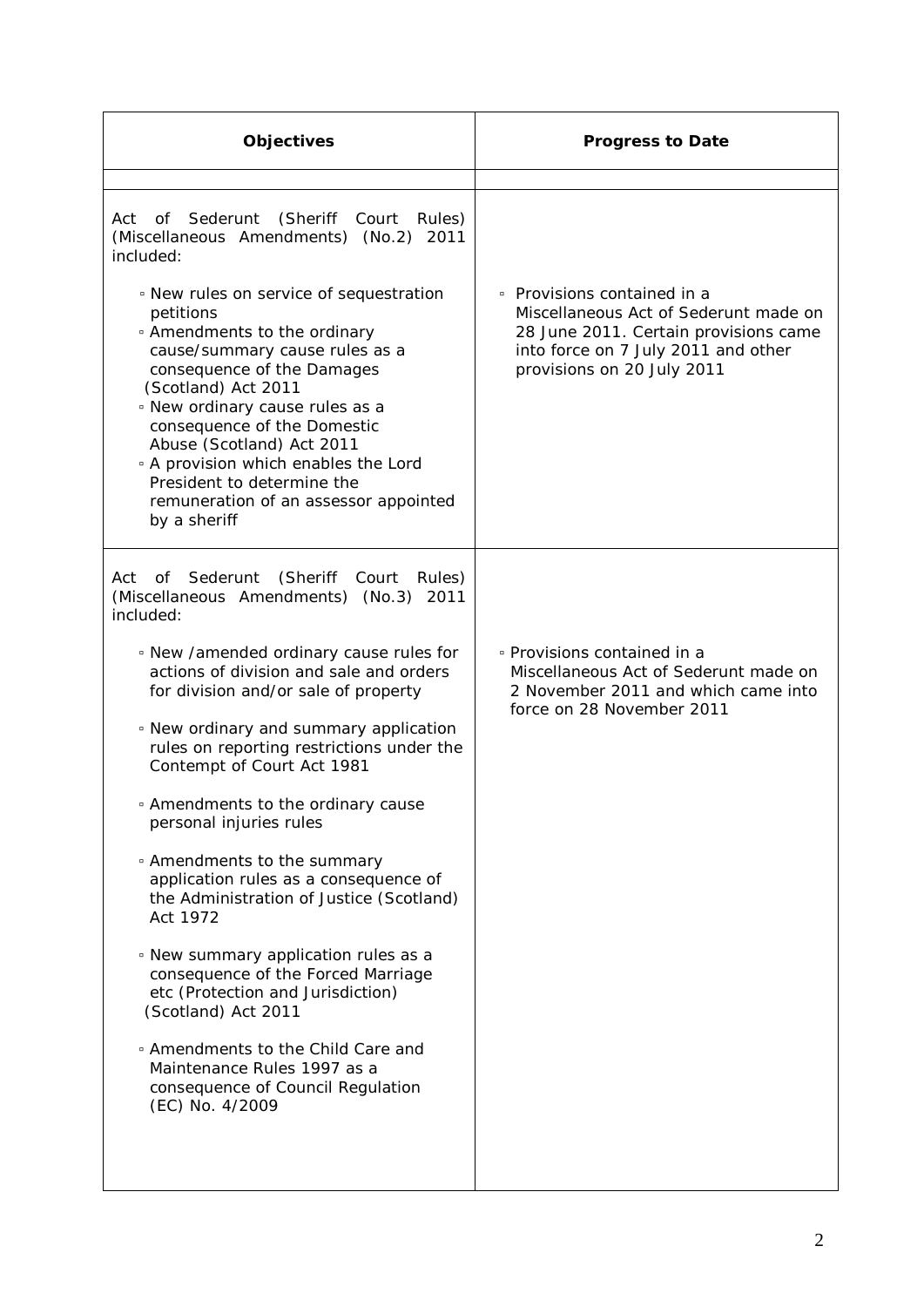| <b>Objectives</b>                                                                                                                                                           | <b>Progress to Date</b> |
|-----------------------------------------------------------------------------------------------------------------------------------------------------------------------------|-------------------------|
| of Sederunt<br>(Sheriff Court Rules)<br>Act<br>(Miscellaneous Amendments) 2012 included:                                                                                    |                         |
| • Amendments to the summary cause<br>rules as a consequence of the Housing<br>(Scotland) Act 2001                                                                           |                         |
| • Incidental amendments to the ordinary<br>cause rules as a consequence of the<br>Evidence in Civil Partnership and<br>Divorce Actions (Scotland) Order 2012                |                         |
| <sup>o</sup> Amendment to ordinary cause Form F22                                                                                                                           |                         |
| . New Admiralty rules                                                                                                                                                       |                         |
| • Amendments to the ordinary cause<br>rules on extempore/reserved<br>judgments; summary disposal and<br>financial provision in family actions                               |                         |
| • Amendments to the ordinary cause<br>rules to include claims under sections<br>28 and 29 of the Family Law (Scotland)<br>Act 1986                                          |                         |
| Miscellaneous Act of Sederunt<br><b>Next</b><br>to:<br>include:                                                                                                             |                         |
| • New rules on visual recordings of<br>children                                                                                                                             |                         |
| <sup>o</sup> Amendments to the ordinary cause,<br>summary cause and small claim rules<br>as a consequence of the Treaty of<br>Lisbon (Changes to Terminology) Order<br>2012 |                         |
| • New summary application rules as a<br>consequence of the Protection of<br>Freedoms Act 2012                                                                               |                         |
| . Amendments to the Adults with<br>Incapacity rules                                                                                                                         |                         |
| • Amendments to the ordinary cause<br>personal injuries rules relating to<br>commission & diligence                                                                         |                         |
| <sup>o</sup> Amendments to the Enforcement of<br>Securities over heritable property rules                                                                                   |                         |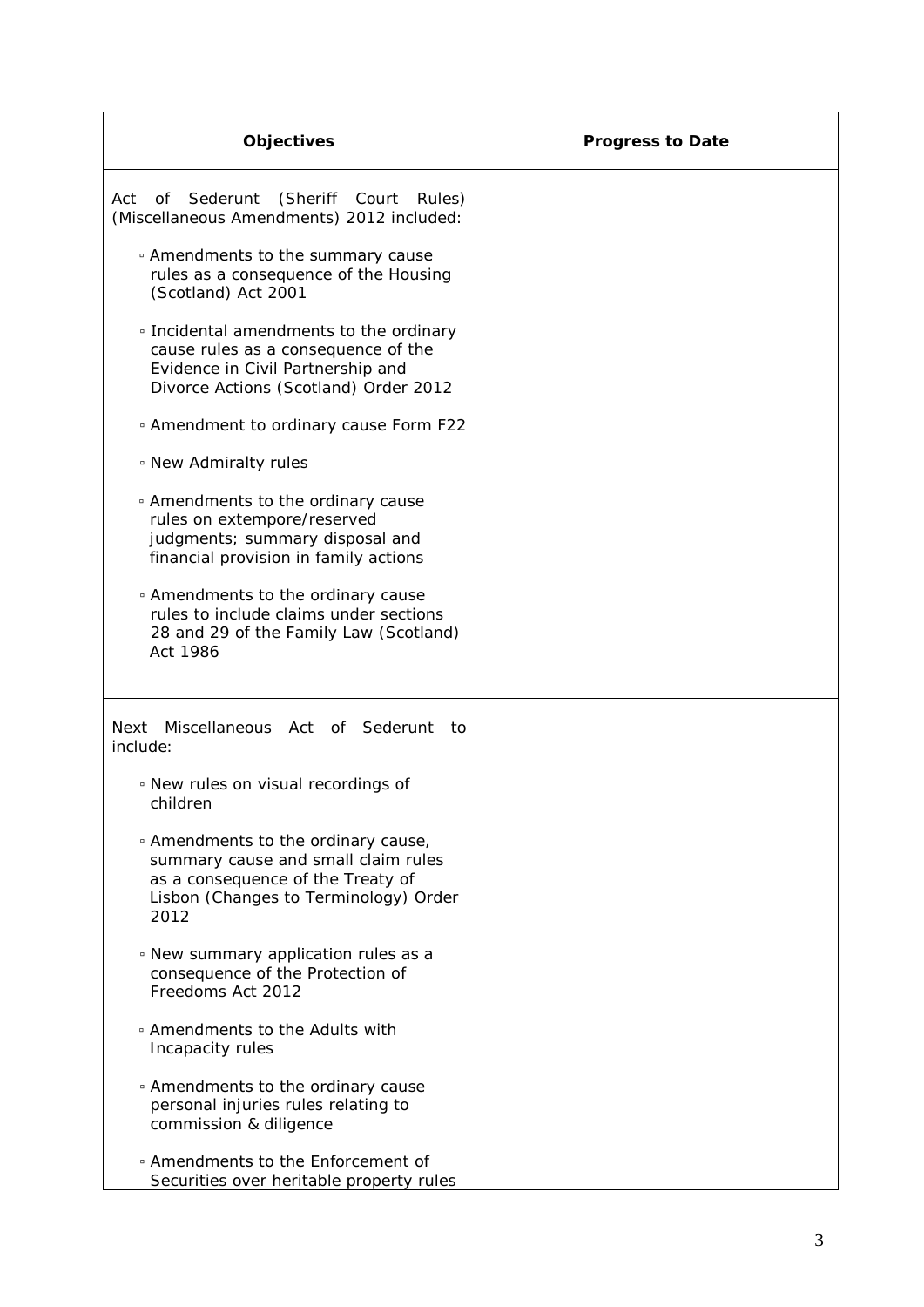| <b>Objectives</b>                                                                                                                                                                                                                                                                   | <b>Progress to Date</b>                                                                                                                                                                                                                                                       |
|-------------------------------------------------------------------------------------------------------------------------------------------------------------------------------------------------------------------------------------------------------------------------------------|-------------------------------------------------------------------------------------------------------------------------------------------------------------------------------------------------------------------------------------------------------------------------------|
|                                                                                                                                                                                                                                                                                     |                                                                                                                                                                                                                                                                               |
| EC Reasoned Opinion - Protective Expenses<br>Orders                                                                                                                                                                                                                                 | • Under scrutiny by Council                                                                                                                                                                                                                                                   |
| Protection of Freedoms Act 2012                                                                                                                                                                                                                                                     | • Under scrutiny by Council                                                                                                                                                                                                                                                   |
| Policing and Crime Act 2009                                                                                                                                                                                                                                                         | • Under scrutiny by Council                                                                                                                                                                                                                                                   |
| <b>Judicial Expenses</b>                                                                                                                                                                                                                                                            | • Act of Sederunt made on 16<br>November 2011 and came into force<br>on 1 January 2012                                                                                                                                                                                        |
| Forth Crossing Act 2011                                                                                                                                                                                                                                                             | • Council on 6 May 2011 agreed that<br>no new rules were required                                                                                                                                                                                                             |
| <b>IT Committee</b>                                                                                                                                                                                                                                                                 |                                                                                                                                                                                                                                                                               |
| To progress the Council's aim to extend<br>٠<br>the use of IT in Civil Courts in the<br>conjoined Court of Session and SCRC<br>IT Committee<br>To report this Committee's findings and<br>٠<br>recommendations and progress made<br>to the Sheriff Court Rules Council<br>quarterly | Scottish Court Service developing the<br>$\bullet$<br>specification and<br>selecting of a<br>contractor for electronic transmission<br>of civil documents in close<br>consultation with the Joint Committee<br>Council considered Committee<br>٠<br>recommendations for rules |
|                                                                                                                                                                                                                                                                                     | Council agreed in principle to the<br>٠<br>amendment of the Summary Cause<br>and Small Claims Rules 2002 to<br>facilitate the operation of the "virtual<br>court"                                                                                                             |
|                                                                                                                                                                                                                                                                                     | Draft rules recommended to the<br>٠<br>Council                                                                                                                                                                                                                                |
|                                                                                                                                                                                                                                                                                     | Draft rules to be revisited once SCS is<br>٠<br>in a position to proceed with the<br>procurement of a new system to<br>enable the electronic transmission and<br>handling of small claims and summary<br>cause business                                                       |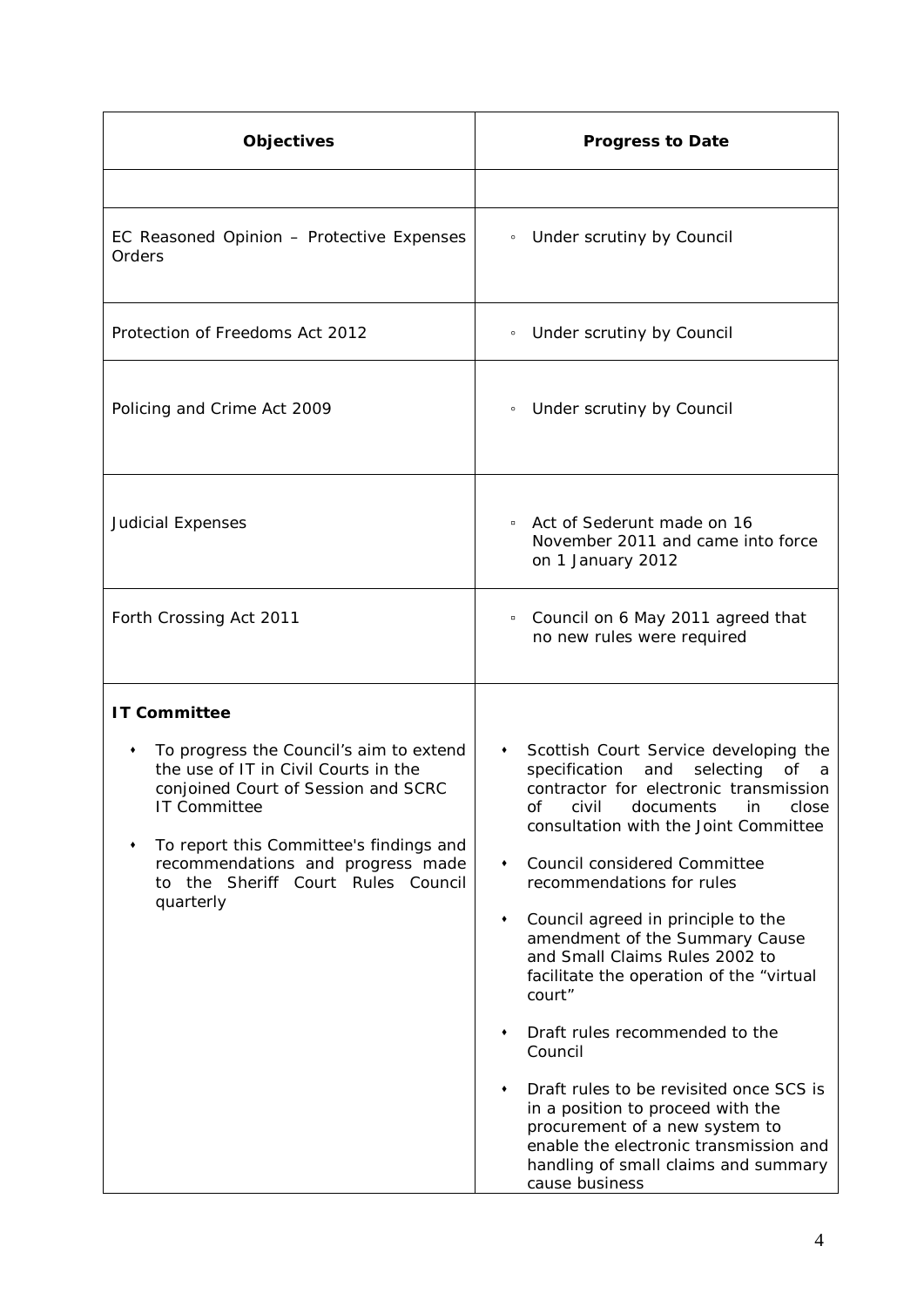| Objectives                                                                                                                                                                                                  | <b>Progress to Date</b>                                                                                                                                                                                                    |
|-------------------------------------------------------------------------------------------------------------------------------------------------------------------------------------------------------------|----------------------------------------------------------------------------------------------------------------------------------------------------------------------------------------------------------------------------|
|                                                                                                                                                                                                             |                                                                                                                                                                                                                            |
| <b>Ordinary Cause Committee</b>                                                                                                                                                                             |                                                                                                                                                                                                                            |
| To consider draft rules for personal<br>injury actions in the sheriff court                                                                                                                                 | New ordinary cause personal injury<br>٠<br>2/11/09.<br>commenced<br>rules<br>on<br>Amendments to the rules under<br>scrutiny<br>New summary cause personal injury<br>rules made and due to commence on<br>1 September 2012 |
| To consider draft rules for ADR in the<br>sheriff court                                                                                                                                                     | Draft rules for ADR recommended to<br>Council                                                                                                                                                                              |
|                                                                                                                                                                                                             | Draft rules deferred until such time as<br>٠<br>the<br>Civil<br>Courts<br>Review<br>recommendations are fully considered<br>by both the Court of Session and<br>Sheriff Court Rules Councils Working<br>Groups             |
| To consider various matters as may be<br>remitted by the Council                                                                                                                                            |                                                                                                                                                                                                                            |
|                                                                                                                                                                                                             |                                                                                                                                                                                                                            |
| Lord President's Advisory Group<br><b>on</b><br><b>Diligence</b>                                                                                                                                            |                                                                                                                                                                                                                            |
| In relation to rules of court, to consider<br>٠<br>implications flowing<br>from<br>the<br>the<br>proposed legislative changes contained<br>Bankruptcy<br>Diligence<br>the<br>&<br>in<br>(Scotland) Act 2007 | Secretariat working closely with Lord<br>٠<br>President's Advisory Group on<br>recommendations for diligence<br>reform.                                                                                                    |
| the<br>Report<br>back<br>to<br>Council<br>with<br>proposed amendments to existing rules                                                                                                                     | Interim diligence provisions<br>٠<br>commenced 1 April 2008                                                                                                                                                                |
| of court and where needed, new rules<br>of court.                                                                                                                                                           | Time to pay directions/time order<br>٠<br>provisions commenced 18 August<br>2009                                                                                                                                           |
|                                                                                                                                                                                                             | Money attachment provisions<br>٠<br>commenced 23 November 2009                                                                                                                                                             |
|                                                                                                                                                                                                             | Removing provisions cleared by<br>Council on 3 February 2012                                                                                                                                                               |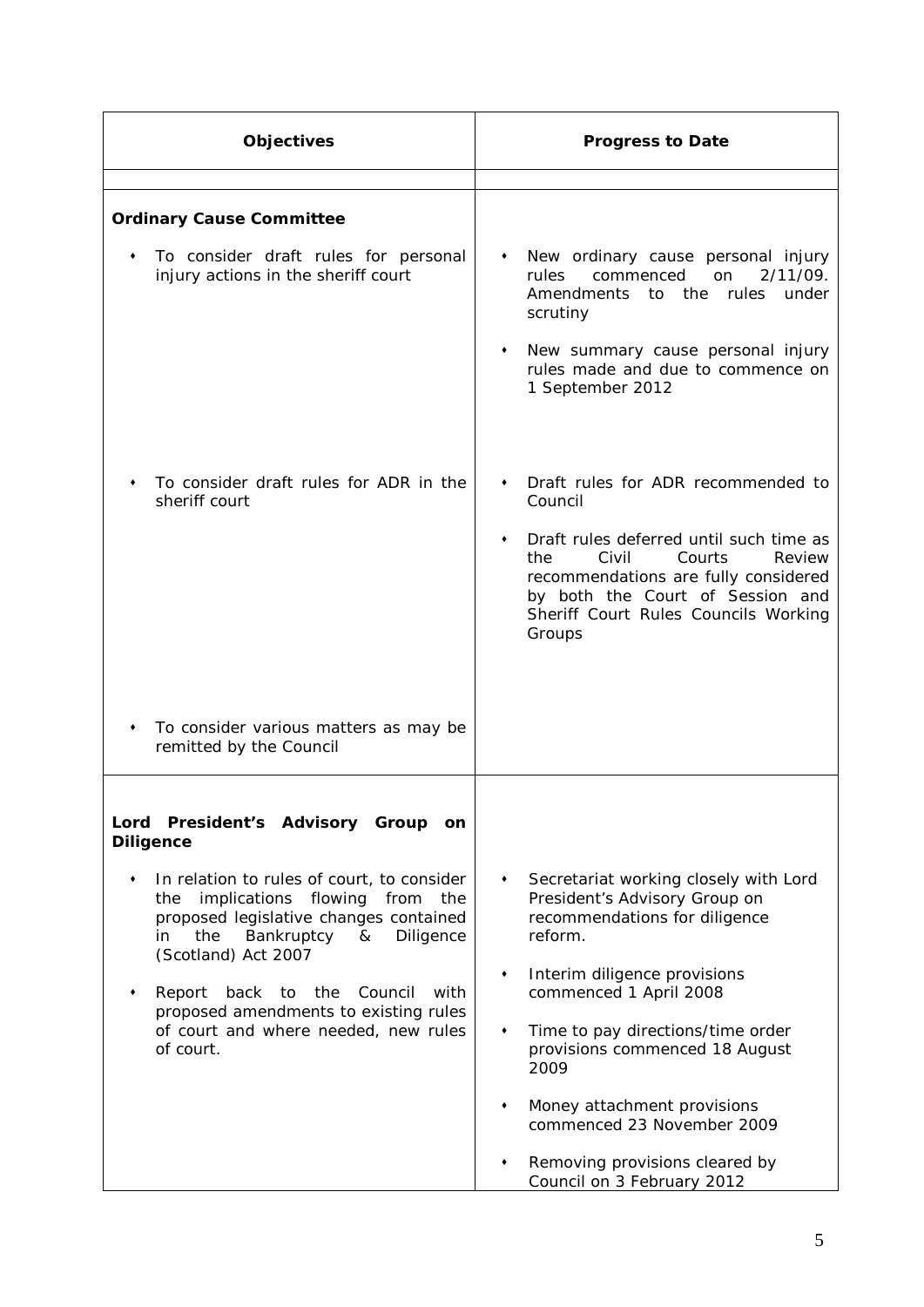| <b>Objectives</b>                                                                                                                                                    | <b>Progress to Date</b>                                                                                                                                                                             |
|----------------------------------------------------------------------------------------------------------------------------------------------------------------------|-----------------------------------------------------------------------------------------------------------------------------------------------------------------------------------------------------|
|                                                                                                                                                                      | Admiralty provisions made and due to<br>٠<br>commence on 1 August 2012                                                                                                                              |
| Scottish Civil Courts Review<br>Report<br><b>Working Group</b>                                                                                                       |                                                                                                                                                                                                     |
| • To consider the recommendations of the<br>Civil Courts Review Report and make<br>proposals for rules to the Council                                                | • Working Group first met on 15 March<br>2010 and agreed recommendations<br>for what changes to rules could be<br>made at this stage                                                                |
|                                                                                                                                                                      | • The Council agreed with the<br>recommendations and referred the<br>matter back to the Working Group to<br>proceed accordingly                                                                     |
|                                                                                                                                                                      | " Working Group met again on 30 June<br>2010 and agreed that certain changes<br>to rules be instructed by the<br>secretariat for consideration by the<br>Council at the next appropriate<br>Meeting |
|                                                                                                                                                                      | • Draft rules considered by the Council<br>1 on 5 <sup>th</sup> November 2010 and remitted to<br>the Working Group for detailed<br>consideration                                                    |
|                                                                                                                                                                      | <sup>o</sup> Working group met again on 2<br>September 2011 and 19 January 2012                                                                                                                     |
|                                                                                                                                                                      | • Provisions on reserved/extempore<br>judgments, summary disposal and<br>financial provision in family actions<br>made and due to commence on 1<br>August 2012                                      |
| Lay Representation Joint Working Group                                                                                                                               |                                                                                                                                                                                                     |
| To make recommendations on how<br>٠<br>the Court of Session should exercise<br>its powers under sections 126 and<br>127 of the Legal Services (Scotland)<br>Act 2010 | <b>Joint Working Group representing the</b><br>interests of both Rules Councils met on<br>16 May 2011 and 26 September 2011<br>. Draft rules currently under scrutiny                               |
|                                                                                                                                                                      |                                                                                                                                                                                                     |